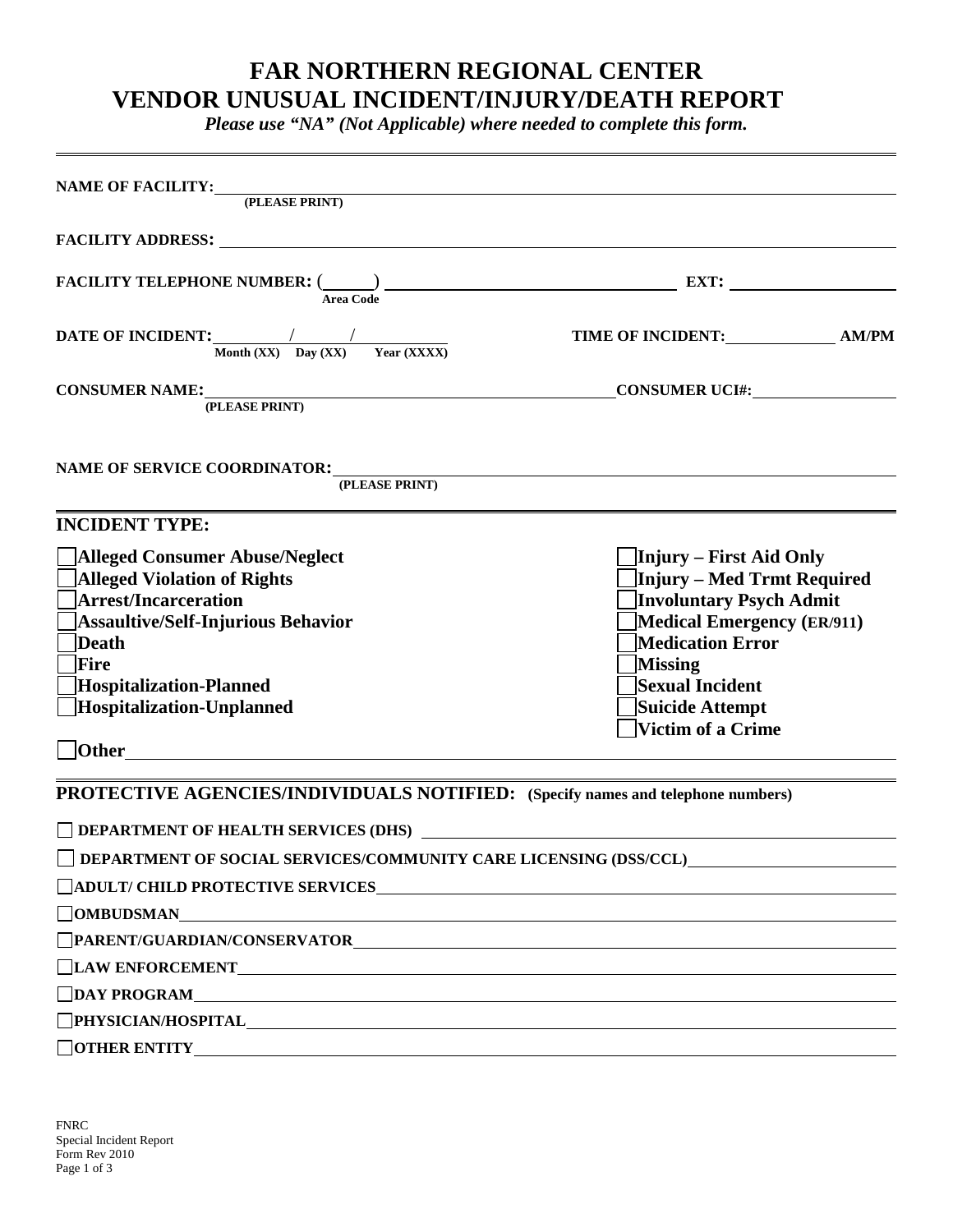| <b>CONSUMER NAME</b>                                                              | (Last)           | (First)                                           | _UCI #<br>(MI)                                                                             |
|-----------------------------------------------------------------------------------|------------------|---------------------------------------------------|--------------------------------------------------------------------------------------------|
| <b>DESCRIBE INCIDENT IN DETAIL:</b><br>Please attach additional pages, as needed. |                  |                                                   | When identifying other consumers, use $ONLY$ the initials of that consumer.                |
|                                                                                   |                  |                                                   |                                                                                            |
|                                                                                   |                  |                                                   |                                                                                            |
|                                                                                   |                  |                                                   |                                                                                            |
|                                                                                   |                  |                                                   |                                                                                            |
| <b>LOCATION OF INCIDENT_</b>                                                      |                  |                                                   |                                                                                            |
|                                                                                   |                  |                                                   | <b>EXPLAIN IN DETAIL IMMEDIATE ACTION(S) TAKEN: (Include names of person(s) contacted)</b> |
|                                                                                   |                  |                                                   |                                                                                            |
|                                                                                   |                  |                                                   |                                                                                            |
| <b>MEDICAL TREATMENT?</b> $\Box$ YES                                              |                  | $\Box$ NO<br>If "YES", Describe treatment.        |                                                                                            |
|                                                                                   |                  |                                                   |                                                                                            |
|                                                                                   |                  | FACILITY RISK MANAGEMENT ACTION TAKEN OR PLANNED: |                                                                                            |
| <b>Agency Contact if additional information is required:</b>                      |                  |                                                   |                                                                                            |
| <b>Print Name</b>                                                                 |                  |                                                   | Date                                                                                       |
| <b>Telephone Number</b>                                                           | (E-mail address) |                                                   | <b>Facility Name</b>                                                                       |
| <b>FNRC</b><br>Special Incident Report                                            |                  |                                                   |                                                                                            |

Form Rev 2010 Page 2 of 3